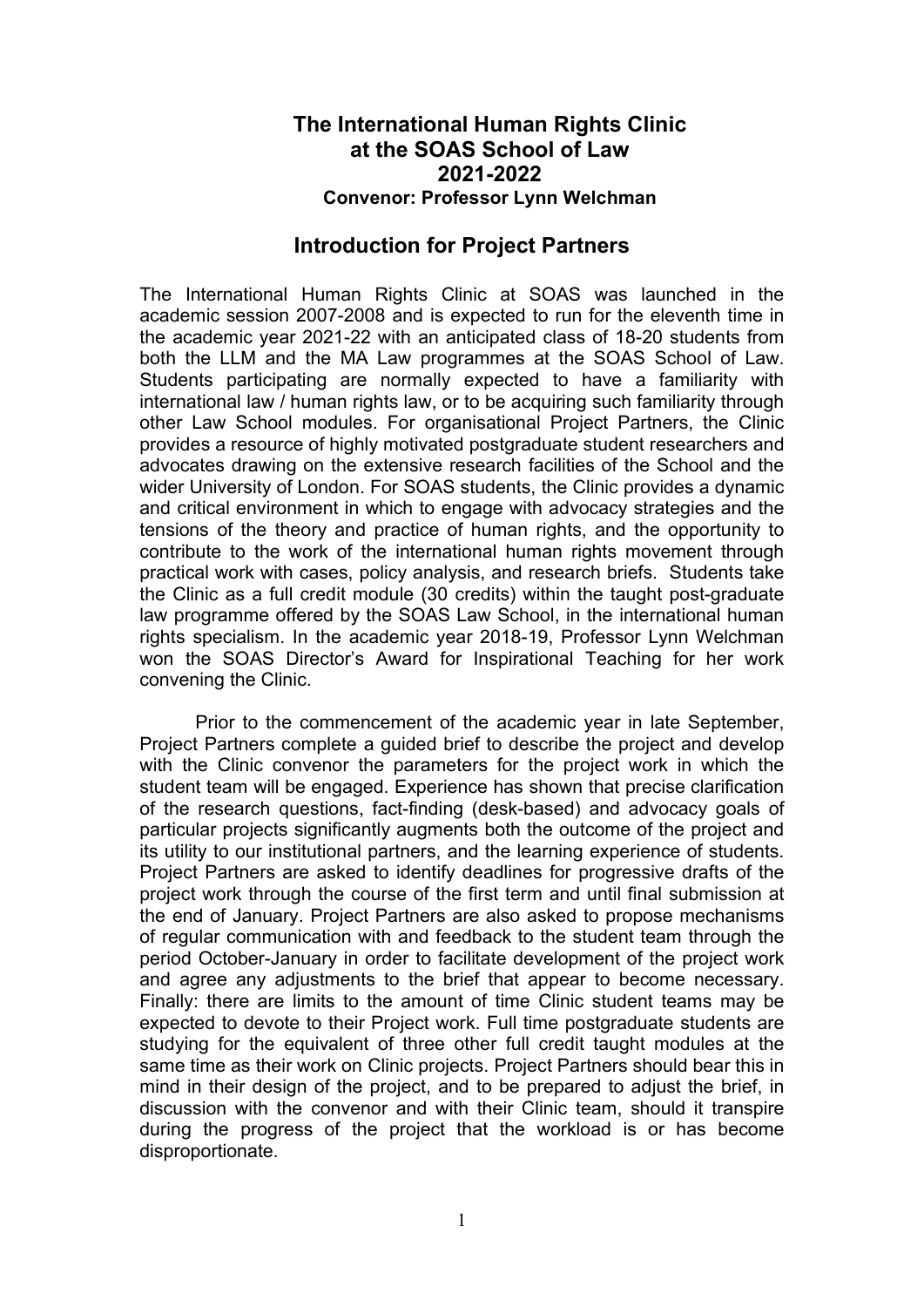Students at the Clinic work in small teams (usually four per project) on the research and advocacy briefs from early October (Term 1) through to the end of January in Term 2. Team-work is integral to the concept of the Clinic; as well as their substantive work, students are encouraged to develop effective team-working modalities and to reflect on the challenges of cooperative endeavour in human rights related work. Students are assigned to their project teams by the Clinic convenor with a view to creating teams with a mix of interests, previous experience and qualifications and (where relevant) language abilities. Project teams are constituted in the second week of October; a briefing in a full meeting with the project partner is expected as soon as possible thereafter so that work on the project can begin. Student teams are asked to submit their completed project document to the Project Partner by the end of January so that they have time to complete separate academic assessment procedures (compiling a Project Portfolio comprising the finished team document as submitted to the partner with individual contributions highlighted, and an individual reflective essay on the project). The Project Partner is not involved in the assessment although very welcome to provide feedback on the project work of the team with which they work. The end of January deadline for submission of the final project document to the Project Partner is implemented in light of the students' obligations to meet this part of their module assessment.

Clinic teams have worked on briefs from, inter alia, Amnesty International, the Redress Trust (London), al-Haq (Ramallah), the Welfare Association (Jerusalem), the ICJ (Geneva), DC-Cam (Cambodia), ASK (Dhaka), CIHRS (Cairo), Just Fair, Lawyers for Justice in Libya, Legal Action Worldwide, IHRB (London) and Terre des Hommes. Areas addressed in particular project work have included domestic violence legislation, the protection of cultural property, the right to water, violence against women, the impact of austerity measures in Europe on economic and social rights, corporal punishment, human rights and public health emergencies, universal jurisdiction, corporate social responsibility, emergency legislation, freedom of expression and disability rights. In their project work, Clinic teams are briefed by partners but supervised by SOAS academic staff, and they conduct their work at SOAS, unless exceptionally they are required to work in situ by partner institutions. Supervision at SOAS is provided by the Clinic convenor, Professor Lynn Welchman, in collaboration with Dr Lutz Oette and with other Law School colleagues available to give expert input into particular areas of research. Some completed Clinic projects, comprising "stand-alone" research briefs, have been separately published, while the input of others has been acknowledged in documents subsequently published by the partner organisations. Some Project Partners find it helpful to schedule a final presentation and discussion session with the SOAS student team and members of their own organisational team after submission of the final project document.

 The Clinic is structured around project work and the weekly seminar or plenary. The seminar addresses a range of issues in human rights advocacy, strategies and challenges. London-based Project Partners are invited to address the seminar to discuss their own work and introduce the project to the